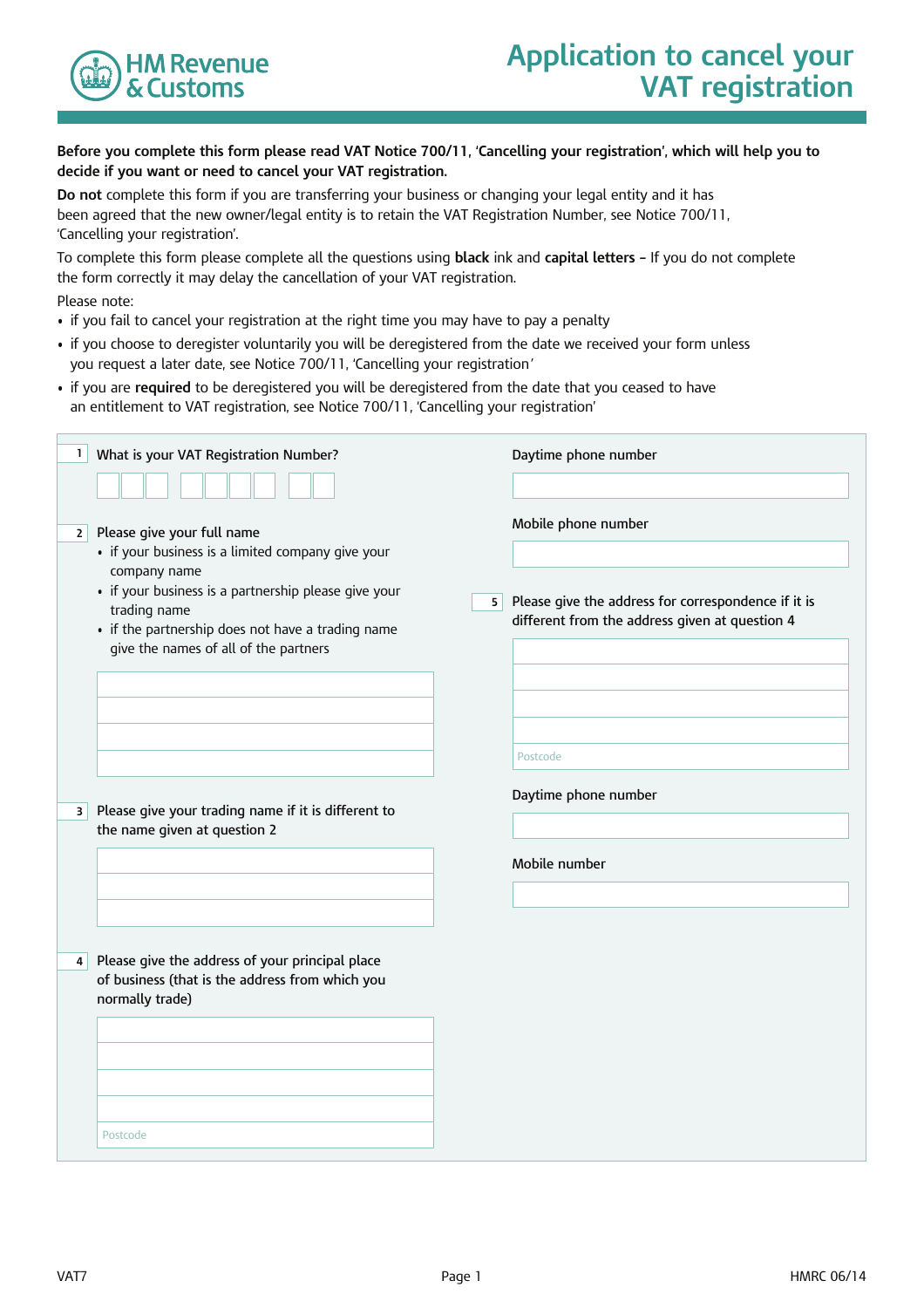| 6 | Why are you applying to cancel your registration?<br>(Please tick 1 box only)                                                                                                                  |                      | 8               | If you are applying to deregister on grounds of reduced<br>turnover please provide the following information:                                                                                                                           |
|---|------------------------------------------------------------------------------------------------------------------------------------------------------------------------------------------------|----------------------|-----------------|-----------------------------------------------------------------------------------------------------------------------------------------------------------------------------------------------------------------------------------------|
|   | A I have ceased to trade                                                                                                                                                                       | go to<br>question 7  |                 | a What is the value of taxable supplies you expect<br>to make in the next 12 months?                                                                                                                                                    |
|   | B My taxable turnover in the<br>next 12 months will be below<br>the current deregistration limit                                                                                               | go to<br>question 8  |                 | £<br>0<br>$\bullet$<br>b Please give specific details of why the value of<br>your taxable supplies in the next 12 months will                                                                                                           |
|   | C I am still trading but only make<br>supplies that are exempt or<br>outside the scope of UK VAT<br>D I am still trading but my taxable                                                        | go to<br>question 9  |                 | be under the deregistration threshold (for example,<br>reduction in prices, reduction in opening hours,<br>lost contracts).<br>If we accept your deregistration request you will be<br>deregistered from the date we receive your form. |
|   | supplies are solely/mainly<br>zero-rated and I want to apply for<br>exemption from VAT registration                                                                                            | go to<br>question 10 |                 | If you want to deregister from a later date you<br>should provide the date below DD MM YYYY                                                                                                                                             |
|   | E I am changing my legal entity<br>(for example, from a partnership<br>to a Limited company)                                                                                                   | go to<br>question 11 |                 | Please provide details of the reason for your<br>request on the back of this form.<br>Go to question 15                                                                                                                                 |
|   | F I have transferred/sold my<br>business as a going concern                                                                                                                                    | go to<br>question 11 | 9 <sup>1</sup>  | On what date did you stop making taxable supplies?<br>DD MM YYYY                                                                                                                                                                        |
|   | G I am joining a VAT group<br>(you must also complete<br>a VAT50 and VAT51)                                                                                                                    | go to<br>question 12 |                 | This is the date you will normally be deregistered<br>from. If you want a later date please provide the                                                                                                                                 |
|   | H My VAT group is disbanding<br>(you must also complete forms<br>VAT50 and VAT51 for each<br>group member)                                                                                     | ao to<br>question 13 |                 | date below DD MM YYYY<br>Please provide details of the reason for your request<br>on the back of this form.                                                                                                                             |
|   | I Other                                                                                                                                                                                        | go to<br>question 14 | 10 <sup>1</sup> | Go to question 15<br>If we accept your request you will be deregistered                                                                                                                                                                 |
| 7 | a What date did you cease to trade? DD MM YYYY<br>You will normally be deregistered from the date you<br>ceased to make taxable supplies, see Notice 700/11,<br>'Cancelling your registration' |                      |                 | from the date we receive your request. If you want<br>to deregister from a later date please provide the<br>date below DD MM YYYY<br>Please provide details of the reason for your request<br>on the back of this form.                 |
|   | b If you want to deregister from a later date provide<br>the date below DD MM YYYY<br>Please provide details of the reason for your                                                            |                      |                 | a Please describe the nature of your supplies                                                                                                                                                                                           |
|   | request on the back of this form.<br>You must continue to charge VAT on any taxable<br>supplies until you receive written confirmation<br>of your deregistration.<br>Go to question 15         |                      |                 | b If you remain registered for VAT will you be in<br>a repayment situation?<br>No<br>Yes                                                                                                                                                |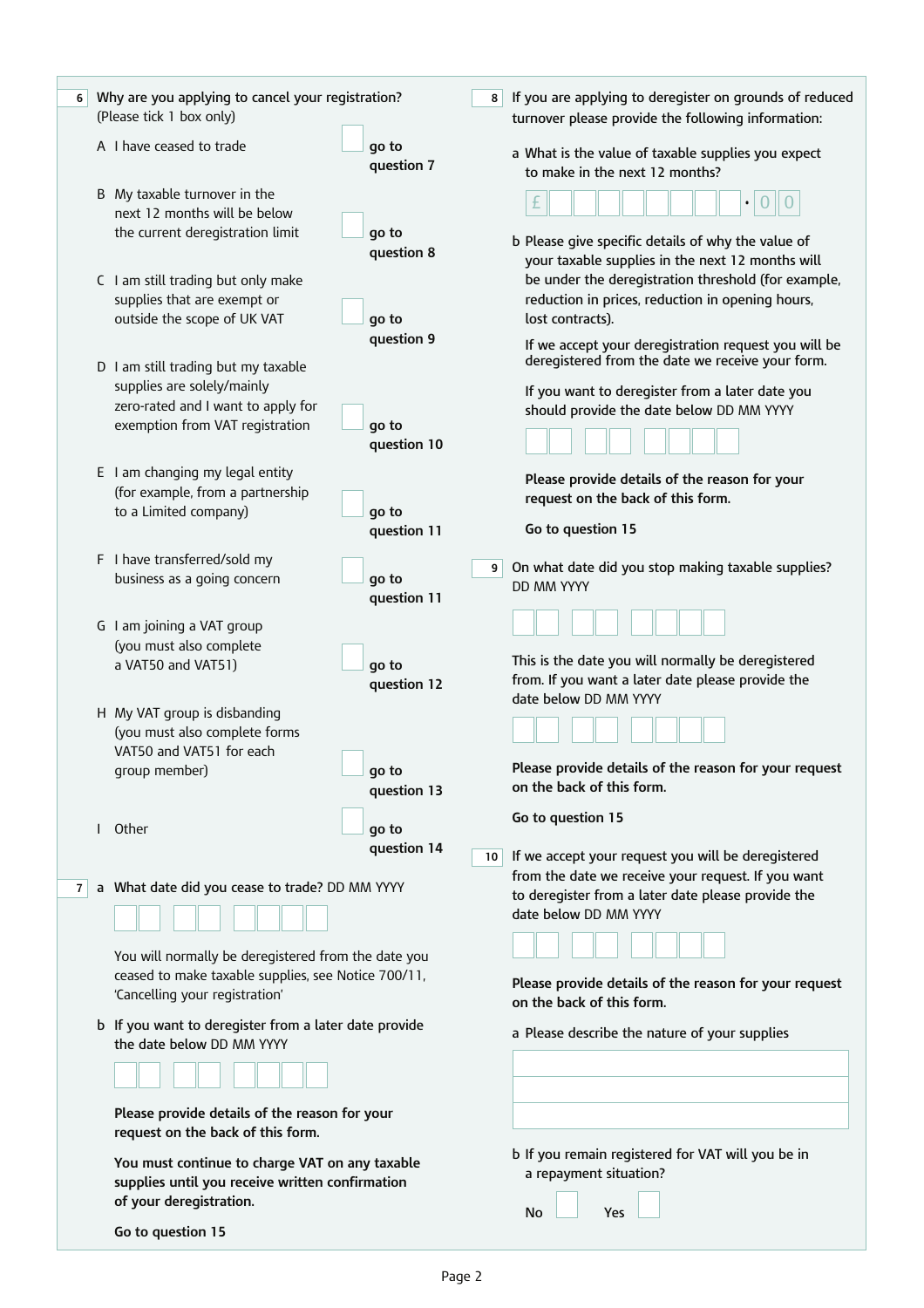|                 | c If you answered No please provide further<br>information on the back of this form explaining<br>why you believe you are entitled to exemption<br>from registration.                                           |                 | c What is the VAT Registration Number of the group<br>(if known)?                                                                                                                                                               |
|-----------------|-----------------------------------------------------------------------------------------------------------------------------------------------------------------------------------------------------------------|-----------------|---------------------------------------------------------------------------------------------------------------------------------------------------------------------------------------------------------------------------------|
|                 | Go to question 15                                                                                                                                                                                               |                 | Go to question 15                                                                                                                                                                                                               |
| 11 <sup>1</sup> | Remember: If you are changing your legal entity<br>and transferring your VAT Registration Number to<br>a new legal entity then do not complete this form.<br>See Notice 700/11, 'Cancelling your registration'. | 13 <sup>1</sup> | Please give the date the VAT group disbanded<br>DD MM YYYY<br>Go to question 15                                                                                                                                                 |
|                 | a Please enter the date the transfer or change<br>of legal entity took place DD MM YYYY                                                                                                                         | 14              | Please provide the date you want to deregister from<br><b>DD MM YYYY</b>                                                                                                                                                        |
|                 | b Describe the change of legal entity (for example,<br>sole proprietor to partnership)                                                                                                                          |                 | Please give the reason why you want to deregister<br>from this date on the back of this form.                                                                                                                                   |
|                 |                                                                                                                                                                                                                 |                 | Go to question 15                                                                                                                                                                                                               |
|                 | c Please give the name and address of the new                                                                                                                                                                   | 15 <sup>1</sup> | Do you have, or have you had, an option to tax on<br>any property?                                                                                                                                                              |
|                 | owner (if different to question 2, 3, or 4)                                                                                                                                                                     |                 | Yes<br><b>No</b>                                                                                                                                                                                                                |
|                 | Name<br><b>Address</b>                                                                                                                                                                                          |                 | If you answered yes, please provide details on the<br>back of this form                                                                                                                                                         |
|                 |                                                                                                                                                                                                                 | 16              | Do you use the Cash Accounting Scheme?                                                                                                                                                                                          |
|                 |                                                                                                                                                                                                                 |                 | <b>No</b><br>Yes                                                                                                                                                                                                                |
|                 | Postcode<br>Please tick box if the details are still the same<br>d Please give the new owner's VAT Registration<br>Number (if known)                                                                            | 17 <sup>1</sup> | Please estimate the total VAT inclusive value of<br>stocks and assets you have on hand on which VAT<br>is due. This includes the value of the property on<br>which an option to tax has been made and VAT has<br>been reclaimed |
|                 | e Is the new owner a member of a VAT group?<br>No<br>Yes                                                                                                                                                        |                 | You may have to account for VAT on these assets<br>on your final VAT return. See Notice 700/11,<br>'Cancelling your registration' for further information.                                                                      |
|                 | f Were all stocks and assets transferred?                                                                                                                                                                       | 18              | If your business bank account details have changed<br>please give the new details                                                                                                                                               |
|                 | <b>No</b><br>Yes<br>Go to question 15                                                                                                                                                                           |                 | Bank account number                                                                                                                                                                                                             |
| 12 <sub>1</sub> | a When did you join/will you join the VAT group?<br><b>DD MM YYYY</b>                                                                                                                                           |                 | Bank sort code                                                                                                                                                                                                                  |
|                 |                                                                                                                                                                                                                 |                 |                                                                                                                                                                                                                                 |
|                 | b What is the name of the representative member?                                                                                                                                                                |                 | Please tick box if you have no account or<br>your account has been closed                                                                                                                                                       |
|                 |                                                                                                                                                                                                                 |                 |                                                                                                                                                                                                                                 |